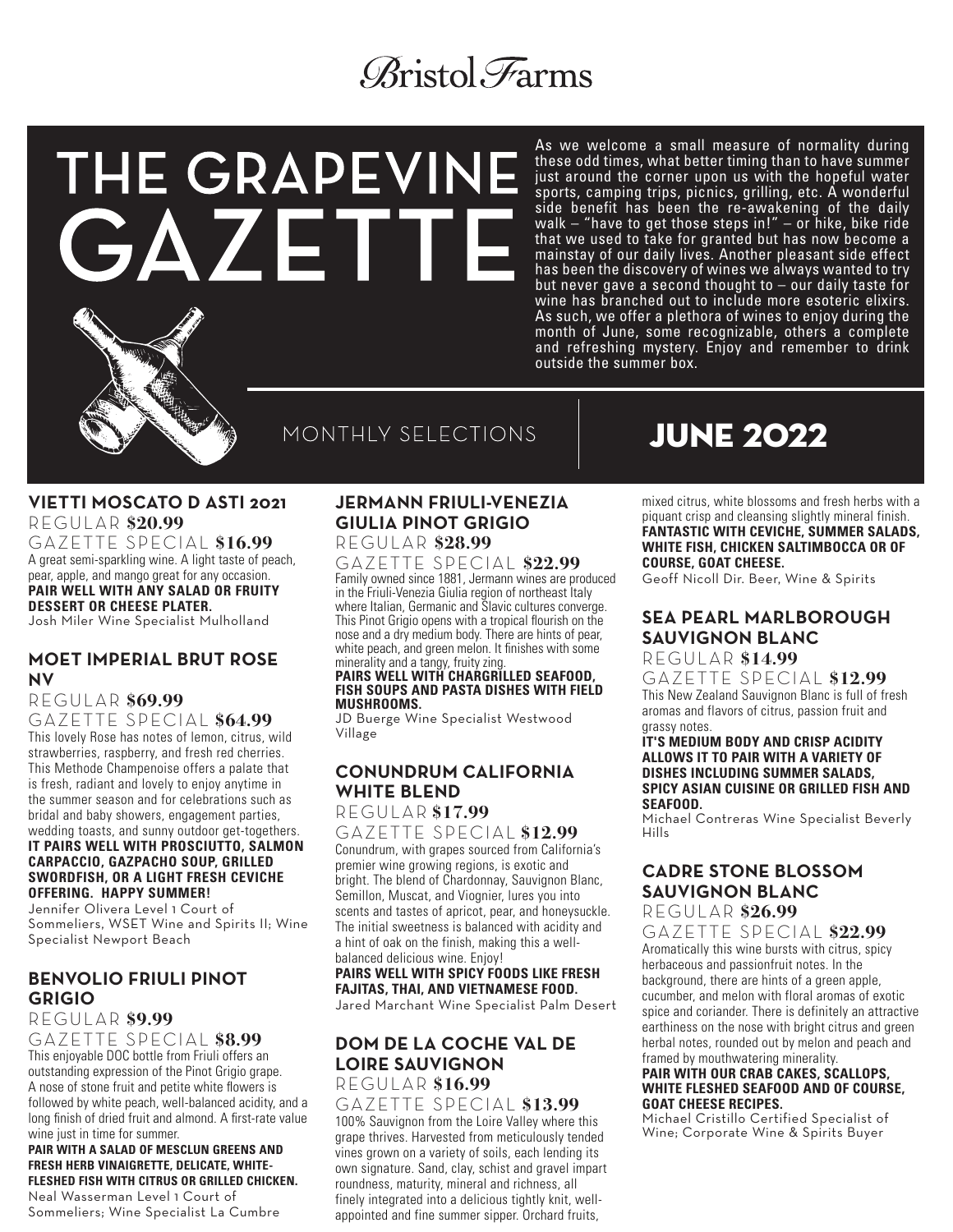# **DRY CREEK VINEYARDS FUME BLANC**

#### REGULAR **\$16.99**

GAZETTE SPECIAL **\$12.99** Since 1972, Dry Creek vineyard has produced Fume Blanc – a wine at the heart and soul of their family winery. Modeled after the classic wines from the Loire Valley in France, their stainlesssteel fermented Fume Blanc is crisp, balanced, and immediately drinkable. The 50TH Anniversary Edition of Fume Blanc emanates the classic Dry Creek Vineyard ''house'' style of Sauvignon Blanc. Aromatics of lime, lemon, white peach, and grapefruit leap forward from glass with nuances of honeydew, lemongrass, and white tea. On the palate, the wine is intense and bright with tangerine, passionfruit, and cucumber. Underlying minerality and hints of hibiscus and lemon verbena contribute to this wines refreshing, crisp finish. **ENJOY WITH FISH, SEAFOOD, PASTA, WHITE** 

#### **MEAT DISHES.**

Jose Cortes Wine Specialist South Pasadena

#### **BRANDER LOS OLIVOS SAUVIGNON BLANC**  REGULAR **\$24.99**

#### GAZETTE SPECIAL **\$19.99**

50% of Brander's Los Olivos estate production goes toward this crisp and refreshing white wine. Lemon, melon, stone, and floral notes on the nose lead to strong grapefruit and nectarine notes on the palate. Pale lemon in color with only about 5% of the wine finished in oak, this wine is closer to what one might expect of a Sancerre as opposed to a typical California offering.

#### **PAIR THIS WITH SOME FRESH POKE, GRILLED WHITEFISH, OR A NICE MIXED GREEN SALAD.** Christopher Liu, WSET II; Wine Specialist, Rolling Hills

## **DOMAINE DE LE MEULIERE CHABLIS AC**

#### REGULAR **\$32.99**

GAZETTE SPECIAL **\$27.99** Classic Chablis, one of the purist and stylistic iterations of the versatile Chardonnay grape, Le Meuliere is textbook and traditional Chablis with a bit of modern flair. The domaine has been in the Laroche family since the 18th century and through generations of experience the wine continues to excel. 25yr old vines grown on limestone and clay rich beds convey the soils composition through the grapes. Citrussy and crisp with mixed orchard fruits of peach, green apple, delicate honeyed notes finishing with a bright, saline, mineral infused finish.

#### **VERY WELL BALANCED AND REFINED, THIS GEM IS IDEAL WITH PRAWNS, GRILLED FISH, FRUTTI DE MARE OR GRILLED POULTRY.** Geoff Nicoll Dir. Beer, Wine & Spirits

#### **DOMAINE DES MARRANS TRIMBACH ALSACE GEWURZTRAMINER**  REGULAR **\$39.99**

GAZETTE SPECIAL **\$32.99**

This dry example of Gewurztraminer is made by the Trimbach family who have been making incredible wines in the Alsace region of France for over three centuries. This wine is made from 100% Gewurztraminer and the vineyards soil is a mix of calcareous limestone, dolomite, sandstone, and seashell fossils which have bio-degraded over thousands of years and date back to the Jurassic period. This mineral rich soil produces crisp, bright wines with fresh, zippy acidity, aromas of citrus and rose petals and flavors of lychee fruit and spicy notes of kumquat. The wine is made in stainless steel tanks and concrete vats with no malolactic fermentation to ensure the freshness is prominent. **PAIR WITH INDIAN GREEN LAMB CURRY,** 

#### **SWEET AND TANGY PAD THAI, OR SOME SPICY POKE FROM OUR SUSHI COUNTER.**

Erik Moreno Level 1 Court of Sommeliers; Wine Specialist Santa Monica

# **CAMBRIA PINOT NOIR JULIA'S VINEYARD**

#### REGULAR **\$26.99** GAZETTE SECIAL **\$21.99**

This translucent and bright red colored Pinot Noir opens with a cranberry and pomegranate bouquet with a hint of wild strawberry. On the palate, this wine is medium bodied with bright medium acidity and a mouthfeel of pomegranate and strawberry with notes of minerality. The finish is dry, its flavors and mild tannins stick around for a little with a note of red cherry and a touch of oak.

#### **PAIR THIS GOOD VALUE PINOT WITH A PORK TENDERLOIN OR OUR NORDIC WILD CAUGHT SALMON.**

Michael Cristillo Certified Specialist of Wine; Corporate Wine & Spirits Buyer

### **LA FOLLETTE SONOMA COUNTY PINOT NOIR LOS PRIMEROS**

# REGULAR **\$27.99**

GAZETTE SPECIAL **\$21.99** La Follette, synonymous with Pinot Noir, specializes in hand crafted wines focused on place. Grapes are adept at expressing the personality of both winemaker and vineyard and can be as dramatically different a block away as a mile away. Los Primeros is primarily Sonoma Coast fruit showing the true balance and elegance of the grape. Bright and fragrant with unfolding flavors crushed red fruit, dark cherry, cola and orange rind with baking spices and a savory mushroom note.

#### **PAIR WITH TERIYAKI GLAZED SALMON, PORK CHOPS OR A WELL MARBLED NEW YORK STRIP.**

Geoff Nicoll Dir. Beer, Wine & Spirits

# **TOLOSA EDNA VALLEY HERITAGE PINOT NOIR**

REGULAR **\$36.99** GAZETTE SPECIAL **\$29.99**

#### **93 Points Wine Enthusiast 2018**

Tolosa's estate vineyard, Edna Ranch, is sustainably farmed and spread among 6 vineyard sections that encompass the special terroir that is Edna Valley. The appellation itself is defined by the unique geographical feature of a transverse valley, which pulls in the coastal fog and wind into the vineyards, creating a cool climate that produces fresh acidity and red fruit aromatics. The soils derive from an ancient ocean floor and volcanic history revealing over 60 soil types, shaping Edna Valley into a flawless location for terroir driven wine. Layered red fruit aromatics of pomegranate, ripe raspberry, and black cherry lead to a vibrant acidity featuring notes of cherry on the palate before highlighting juicy mineral notes.

#### **ENJOY WITH ROASTED LAMB, RED MEATS, BARBECUES, LARGE GAME, SPICY FISH CASSEROLES, SMOKED AND AGED CHEESES.**

Jose Cortes Wine Specialist South Pasadena

#### **DOM. GRANGETTE ST. JOSEPH COTES DU RHONE ROUGE**  REGULAR **\$18.99**

GAZETTE SPECIAL **\$13.99** When it's time for gilling, what better than a rich, delicious, spicy Rhone?! Domaine Grangette St. Joseph has done it again with this lavishly fruity easy-going gem. Primarily Grenache, it is at once juicy yet firm and lively with brilliant bramble and raspberry fruit seasoned with cedar and black pepper notes.

**A WONDERFUL COMPLEMENT TO GRILLED MEATS AND POULTRY ALIKE, BARBECUE RIBS, GAME MEATS AND SAVORY SAUSAGES.** Geoff Nicoll Dir. Beer, Wine & Spirits

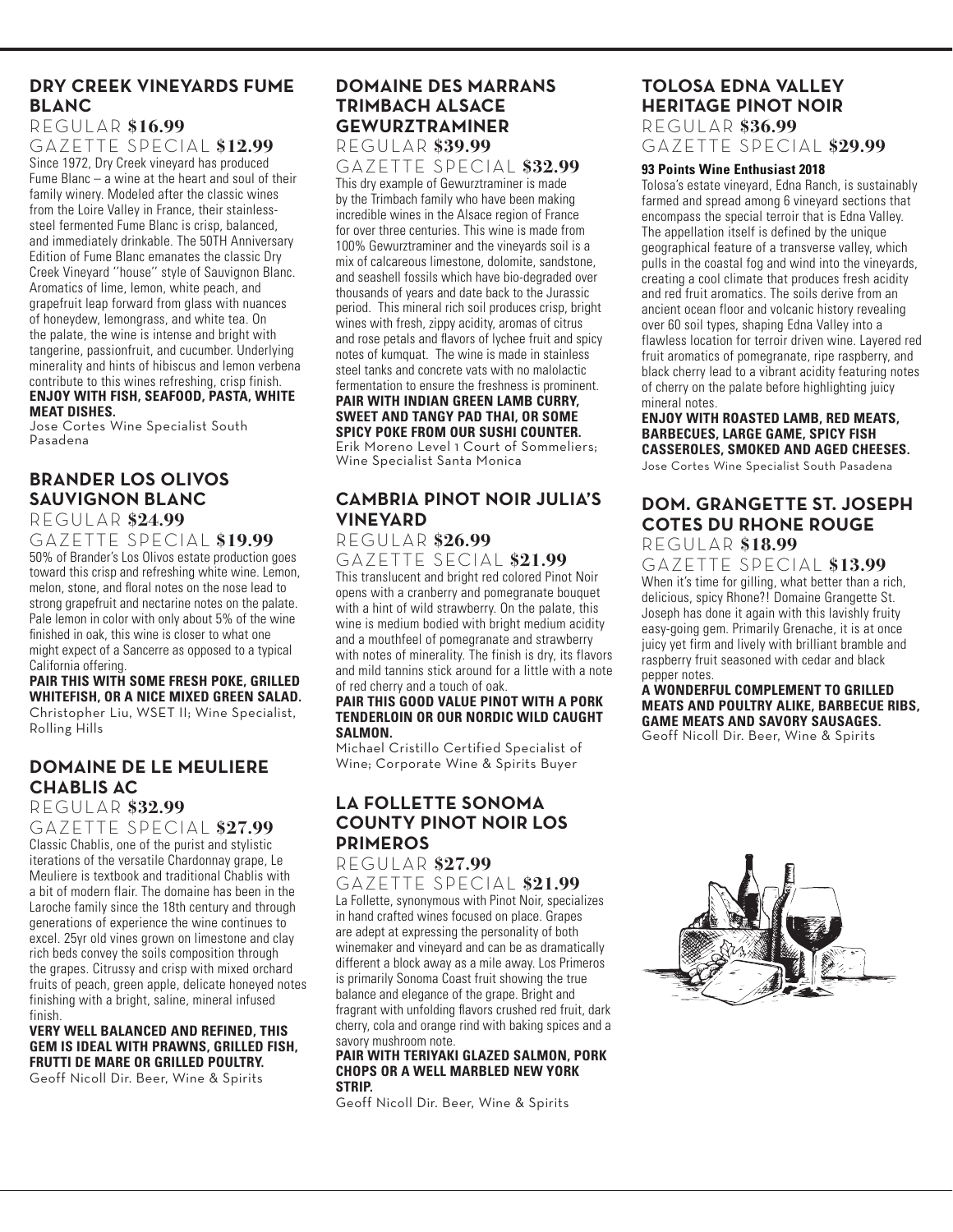# **MARGERUM SANTA BARBARA COUNTY M5 RED**

REGULAR **\$29.99**

GAZETTE SPECIAL **\$25.99** A Rhone blend of five grapes sourced from 8 great Santa Barbara vineyards makes the M5 worth obtaining whenever it is available. Consider the effort it takes to source and harvest multiple varietals from multiple vineyards, then ferment each varietal separately prior to blending. In the glass, a whimsical crimson with a nose that suggests red berries, light oak, and a touch of Crème Brulé. The dark berry fruit is balanced by earthiness and a surprising amount of tannin.

#### **THIS BOTTLE HOLDS UP TO MEAT DISHES SUCH AS ROAST PORK, PAN-SEARED RIBEYE, AND TANGY BBQ.**

Neal Wasserman Level 1 Court of Sommeliers; Wine Specialist La Cumbre

#### **FINCA TORREMILANOS RIBEIRA DEL DUERO CRIANZA**  REGULAR **\$24.99**

GAZETTE SPECIAL **\$21.99**

#### **91 Points Vinous 2016**

This biodynamically farmed estate is a leader in ecological and regenerative farming. As great stewards of the earth, their techniques are both low impact and produce delicious wines. The Crianza, crafted from 95% Tempranillo with a dollop of Cabernet Sauvignon, shows classic balanced and refined fruit character that this region is known for. Ripe deep berry fruits are augmented by brown spices and mocha leading into a firm yet rounded finish. **IDEAL WITH WELL-SEASONED BEEF, LAMB, CHARCUTERIE OR EVEN A WOOD-FIRED PIZZA.** 

Geoff Nicoll Dir. Beer, Wine & Spirits

# **AUSTIN HOPE PASO ROBLES CABERNET SAUVIGNON**

REGULAR **\$24.99**

GAZETTE SPECIAL **\$21.99** The Hope family has been farming in Paso Robles for more than 30 years and produce many fine wines such as this Cabernet Sauvignon. Aromas abound with dark berries and chocolate, nice oaky vanilla notes, subtle tannins, and a long finish. Tastes like a much more expensive bottle and it will make you want to stock up on this while you can.

**PAIRS WELL WITH BEEF, LAMB, VENISON, AND POULTRY.**

Ray Moniz Wine Specialist Yorba Linda

#### **LEVIATHAN CALIFORNIA PROPRIETARY RED BLEND**  REGULAR **\$49.99**

GAZETTE SPECIAL **\$44.99**

A beautiful blend of Cabernet Sauvignon, Syrah, Merlot, and Cabernet Franc. Sourced from some of the best vineyards in California, this wine is rich and velvety with a medium to long finish. Tasting notes are intense mix of berries, black cherry and finishes with notes of cedar, and sage that comes from the terroir of the rocky northern California hillsides. Rich

balanced tannins make it very drinkable now, but as any good red wine, it will only get better as it ages. **THIS WINE PAIRS WELL WITH A MEDIUM RARE STAKE HOT OF THE GRILL PERFECT FOR AN EARLY EVENING CHARCUTERIE PLATE WITH SALTY MEATS AND RICH CHEESES.**

Laurie Francis Wine Specialist Irvine

# **CHÂTEAU LILIAN LADOUYS ST. ESTEPHE**

REGULAR **\$39.99** GAZETTE SPECIAL **\$34.99 94 Points James Suckling 2018**

The 2018 vintage is marked by the elegance and power of Cabernet Sauvignon enhanced by a dash of Petit Verdot. Merlot has the smallest share in blending since the Lorenzetti family took over the estate, but the great wine of Château Lilian Ladouys retains its characteristic delicacy. An intense nose of red fruits such as raspberry, currant and cherry, and notes of peppermint and mint are complemented by the spices brought by the Petit Verdot. It possesses an alluring volume and a length unknown in this style of wine. The finish is supported by a delicious note of salted butter caramel, a gluttonous final touch.

#### **ENJOY WITH BEEF, LAMB, PORK OR GAME DISHES AND CURED BEEF WITH PARMESAN AND ARUGULA. YOU CAN ALSO USE TO BRAISE BEEF SHORT RIBS!**

David Rivera Wine Specialist Westchester

#### **TREFETHEN NAPA VALLEY CABERNET FRANC** REGULAR **\$46.99**

GAZETTE SPECIAL **\$36.99**

Cabernet Franc may be one of the major black grape varieties worldwide, but it tends to take a back seat to its more well-known "son", Cabernet Sauvignon. Yep, Cab Franc is the daddy to Cab Sauv with Sauvignon Blanc being the maternal influence. Now it is principally grown for blending with Cabernet Sauvignon and Merlot in the Bordeaux style, but can also be vinified alone, as in the Loire's Chinon region – fun fact, Cab Franc was grown in the Loire region a century before it made its way to Bordeaux. Attractively fragrant with spicy, dark cherry and blackberry fruit aromas. The mouth feel is full bodied and nicely balanced with red and black fruit flavors with bright acidity and a hint of mocha. Enjoyable now, it will benefit from several more years of aging.

#### **PAIR THIS VERSATILE WINE WITH SPICED LAMB BURGERS WITH A ROASTED GARLIC SPREAD OR THE CLASSIC BEEF BURGER SMOTHERED IN JACK OR CHEDDAR CHEESE AND A GOOD THICK SLICE OF MAUI SWEET ONION ON TOP.**

Michael Cristillo Certified Specialist of Wine; Corporate Wine & Spirits Buyer

#### **LARIA NAPA VALLEY MALBEC**  REGULAR **\$39.99**

GAZETTE SPECIAL **\$34.99 92 Points Jeb Dunnuck 2018**

Made by the talented Anna Monticelli, the 2018 Malbec comes mostly from the cool Coombsville appellation, in the southern part of Napa Valley. It includes 15% Cabernet Sauvignon and was brought up in 60% new French oak. A medium bodied French wine that is a light and dry with juicy strawberry and raspberry fruity aromas.

#### **PAIRS WELL WITH PORK CHOPS OR A SMOKY SALMON.**

Miguel Barberena Wine Specialist Manhattan Beach

#### **SHAFER TD-9 NAPA VALLEY PROPRIETARY RED BLEND**

REGULAR **\$64.99**

GAZETTE SPECIAL **\$59.99**

#### **93 Points Jeb Dunnuck 2018**

CD-9 is a proprietary blend that celebrates a bold move. In 1973, in the space of a few months, John Shafer went from riding morning commuter trains in Chicago to teaching himself to drive a TD-9 tractor in their Napa Valley vineyard. He'd never grown grapes or made wine in his life. That spirit of risktaking and adventure still guides Shafer today and inspired the creation of this new wine. The 2018 2019 is an aromatic feast of summer berries, rose petal, rhubarb, raspberry, and black cherry jam. In the mouth this racy red blend is all juicy, briary red and black berry fruit that's spicy and energetic with a structure of ripe tannins and a long, plush finish. 55% Cabernet Sauvignon, 33% Merlot, 8% Malbec, 4% Petit Verdot.

#### **PAIR WITH PORTERHOUSE STEAK OR FILET MIGNON, LAMB AND OF COURSE, BY ITSELF.**

Michael Cristillo Certified Specialist of Wine; Corporate Wine & Spirits Buyer